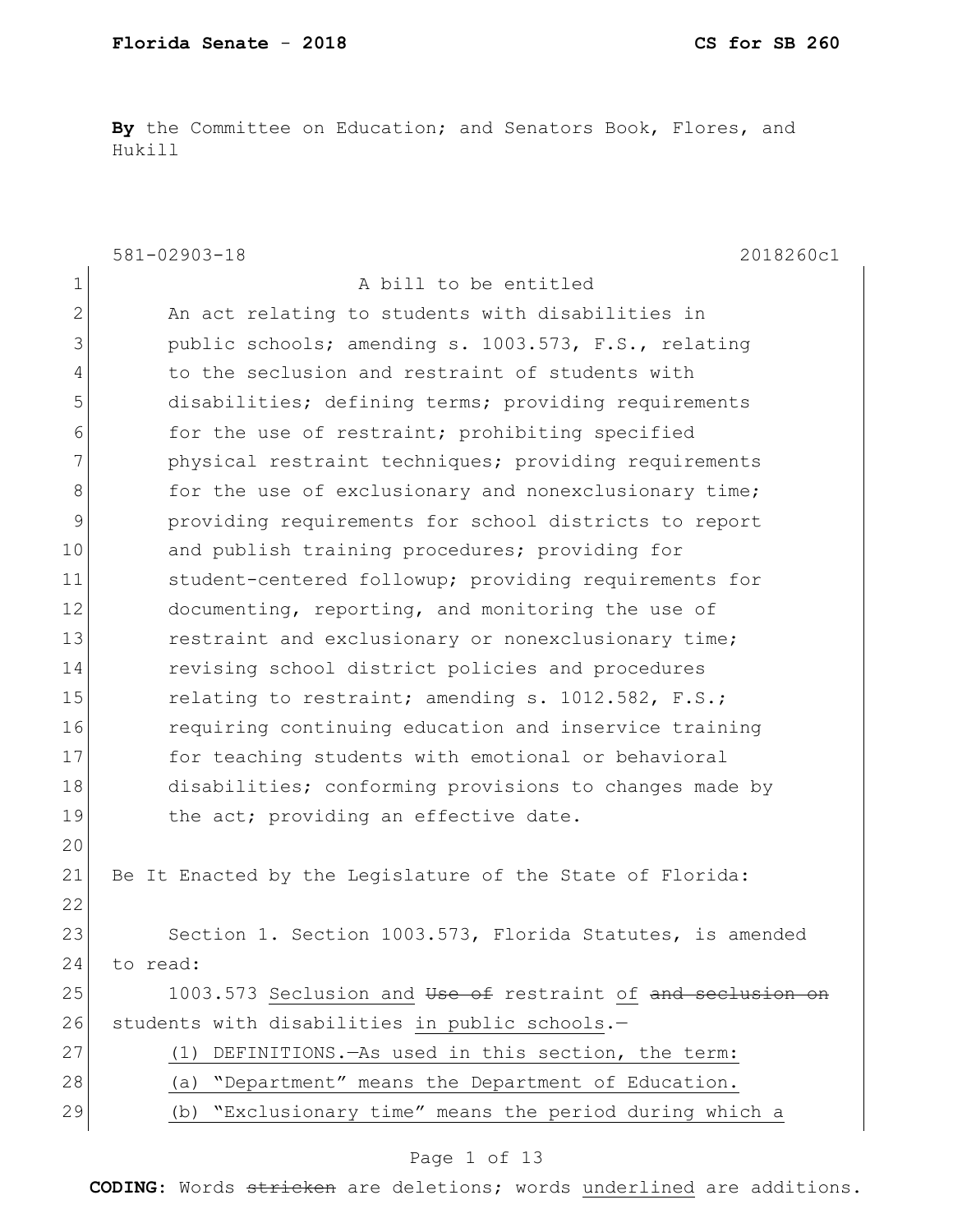581-02903-18 2018260c1 30 student is removed from an event, activity, or instructional 31 environment to encourage reflection on behavior and allow space 32 and time for understanding of choices and consequences. 33 (c) "Imminent risk of serious injury or death" means the 34 impending risk of a significant injury, such as a laceration, 35 bone fracture, substantial hematoma, or injury to an internal 36 organ, or death. 37 (d) "Medical protective equipment" means health-related 38 protective devices prescribed by a physician or dentist for use 39 as student protection in response to an existing medical 40 condition. 41 (e) "Nonexclusionary time" means a period during which a 42 student remains in the event or instructional environment but is 43 redirected from the activities so that he or she has an 44 opportunity to reflect on the behavior and is given space and 45 time for understanding of choices and consequences. 46 (f) "Restraint" means the use of a mechanical or physical 47 restraint which may be used only when all other behavioral 48 strategies and intervention techniques have been exhausted. 49 1. "Mechanical restraint" means the use of a device that 50 restricts a student's freedom of movement. The term includes, 51 but is not limited to, the use of straps, belts, tie-downs, and  $52$  chairs with straps; however, the term does not include the use 53 of any of the following: 54 a. Medical protective equipment. 55 b. Behavioral protective equipment, including helmets, 56 gloves, wraps, calming blankets, and other devices that are used 57 temporarily to prevent severe tissue damage caused by behavioral 58 excesses.

#### Page 2 of 13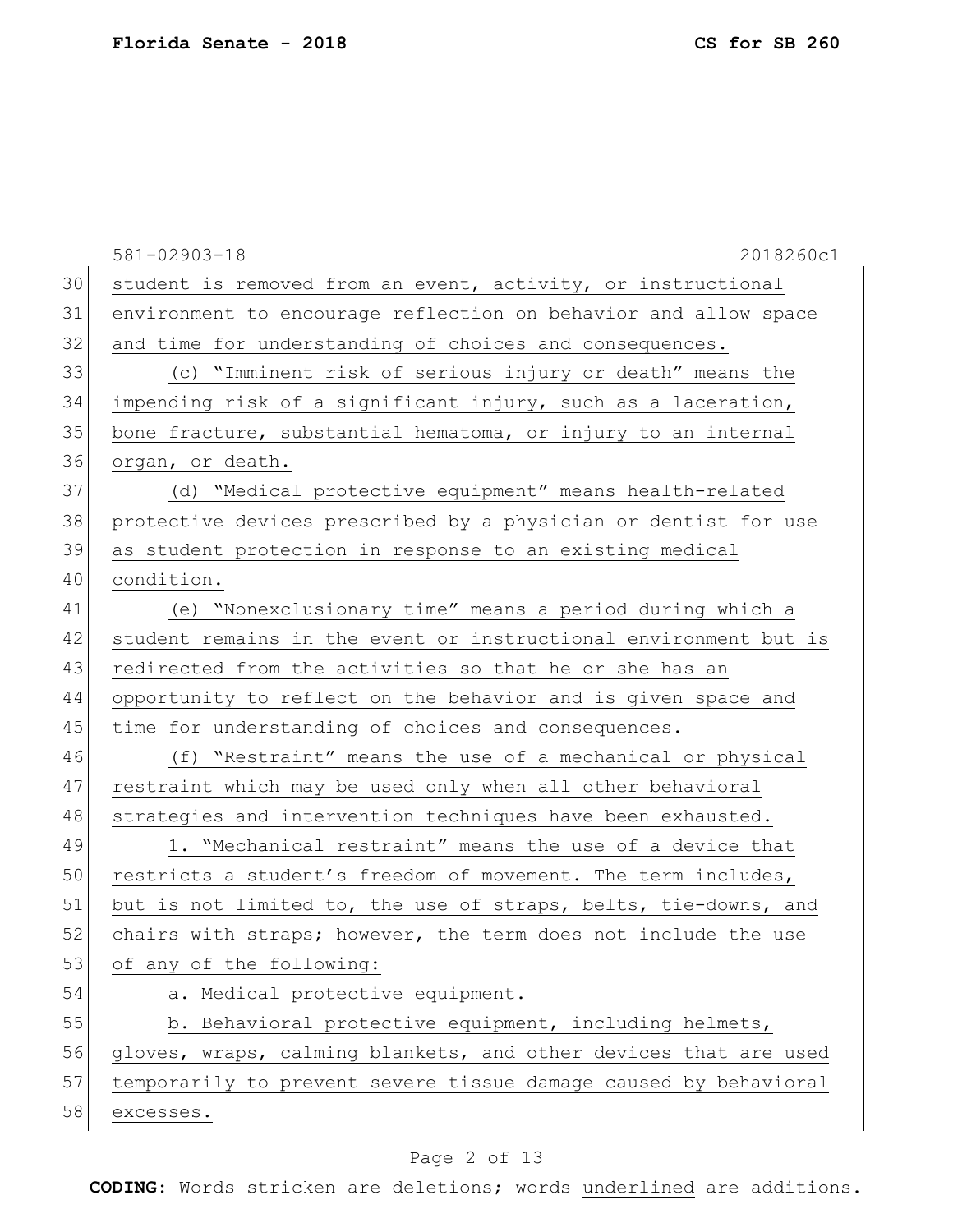|    | $581 - 02903 - 18$<br>2018260c1                                  |
|----|------------------------------------------------------------------|
| 59 | c. Physical equipment or orthopedic appliances, surgical         |
| 60 | dressings or bandages, or supportive body bands or other         |
| 61 | restraints necessary for ongoing medical treatment in the        |
| 62 | educational setting.                                             |
| 63 | d. Devices used to support functional body position or           |
| 64 | proper balance, or to prevent a person from falling out of a bed |
| 65 | or a wheelchair, except when such a device is used for a purpose |
| 66 | other than supporting a body position or proper balance, such as |
| 67 | coercion, discipline, convenience, or retaliation, to prevent    |
| 68 | imminent risk of serious injury or death of the student or       |
| 69 | others, or for any other behavior management reason.             |
| 70 | e. Equipment used for safety during transportation, such as      |
| 71 | seatbelts or wheelchair tie-downs.                               |
| 72 | 2. "Physical restraint" means the use of manual restraint        |
| 73 | techniques that involve significant physical force applied by a  |
| 74 | teacher or other staff member to restrict the movement of all or |
| 75 | part of a student's body.                                        |
| 76 | (q) "Seclusion" means the removal of a student from an           |
| 77 | educational environment, involuntarily confining the student in  |
| 78 | a room or area, and preventing the student from leaving the area |
| 79 | by locking or artificially blocking the door. The term does not  |
| 80 | include exclusionary time.                                       |
| 81 | (h) "Student" means a student with a disability.                 |
| 82 | (2)<br>PHYSICAL RESTRAINT.-                                      |
| 83 | (a) Physical restraint may be used only when there is an         |
| 84 | imminent risk of serious injury or death to the student or       |
| 85 | others and only for the period of time necessary to eliminate    |
| 86 | such risk.                                                       |
| 87 | (b) Notwithstanding the authority provided in s. 1003.32,        |
|    |                                                                  |

#### Page 3 of 13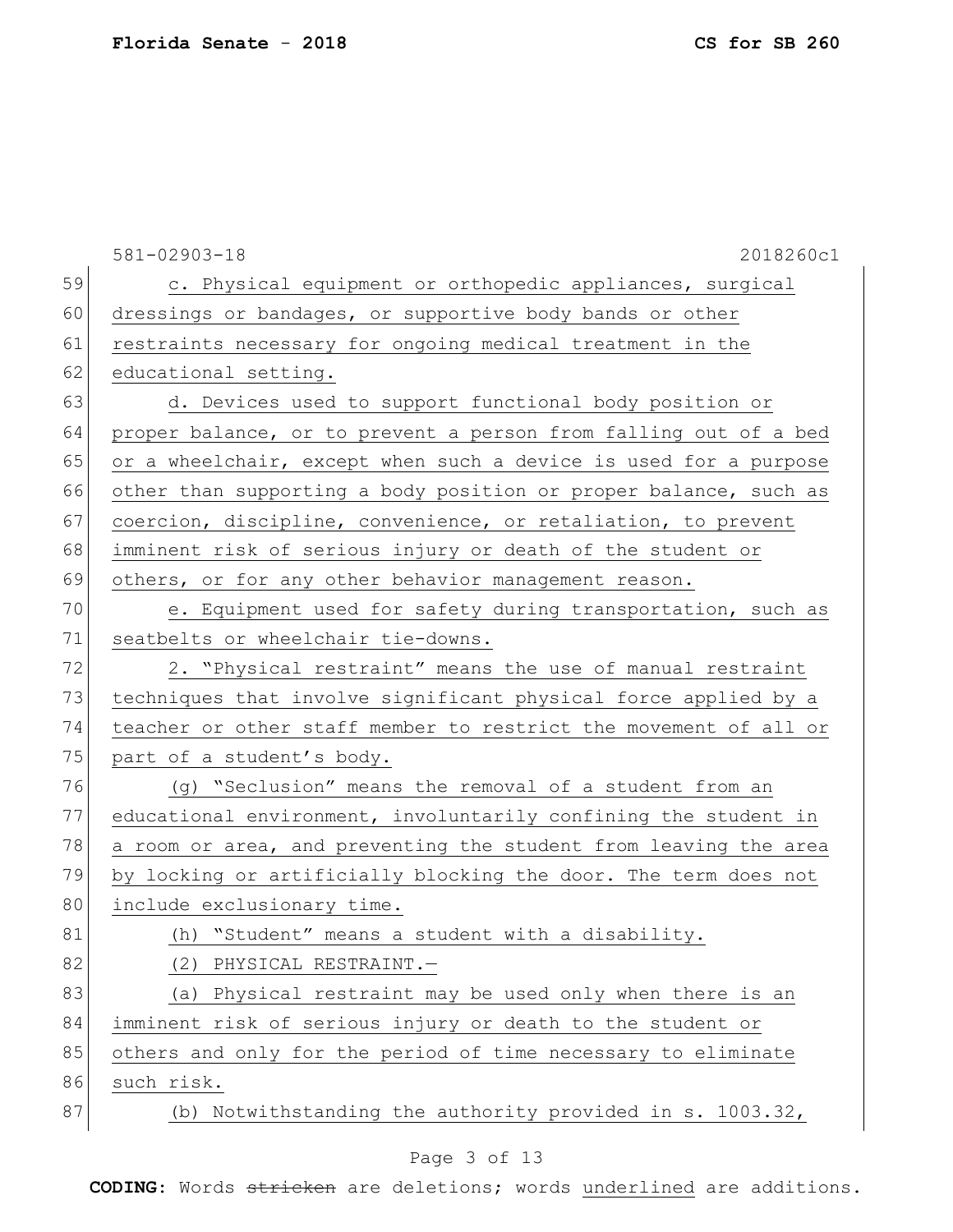|     | $581 - 02903 - 18$<br>2018260c1                                  |
|-----|------------------------------------------------------------------|
| 88  | physical restraint shall be used only to protect the safety of   |
| 89  | students, school personnel, or others and may not be used for    |
| 90  | student discipline, to correct student noncompliance, or for the |
| 91  | convenience of school district staff. Physical restraint shall   |
| 92  | be used only for the period needed to provide such protection.   |
| 93  | (c) The degree of force applied during physical restraint        |
| 94  | must be only that degree of force necessary to protect the       |
| 95  | student or others from serious injury or death.                  |
| 96  | (d) School personnel who have received training that is not      |
| 97  | associated with their employment with the school district, such  |
| 98  | as a former law enforcement officer who is now a teacher, shall  |
| 99  | receive training in the specific district-approved techniques    |
| 100 | and may not apply techniques or procedures acquired elsewhere.   |
| 101 | (e) School personnel may not use any of the following            |
| 102 | physical restraint techniques on a student:                      |
| 103 | 1. Pain inducement to obtain compliance.                         |
| 104 | 2. Bone locks.                                                   |
| 105 | 3. Hyperextension of joints.                                     |
| 106 | 4. Peer restraint.                                               |
| 107 | 5. Pressure or weight on the chest, lungs, sternum,              |
| 108 | diaphragm, back, or abdomen causing chest compression.           |
| 109 | 6. Straddling or sitting on any part of the body or any          |
| 110 | maneuver that places pressure, weight, or leverage on the neck   |
| 111 | or throat, on an artery, or on the back of the head or neck or   |
| 112 | that otherwise obstructs or restricts the circulation of blood   |
| 113 | or obstructs an airway.                                          |
| 114 | 7. Any type of choking, including hand chokes, and any type      |
| 115 | of neck or head hold.                                            |
| 116 | 8. A technique that involves spraying or pushing anything        |
|     | Page 4 of 13                                                     |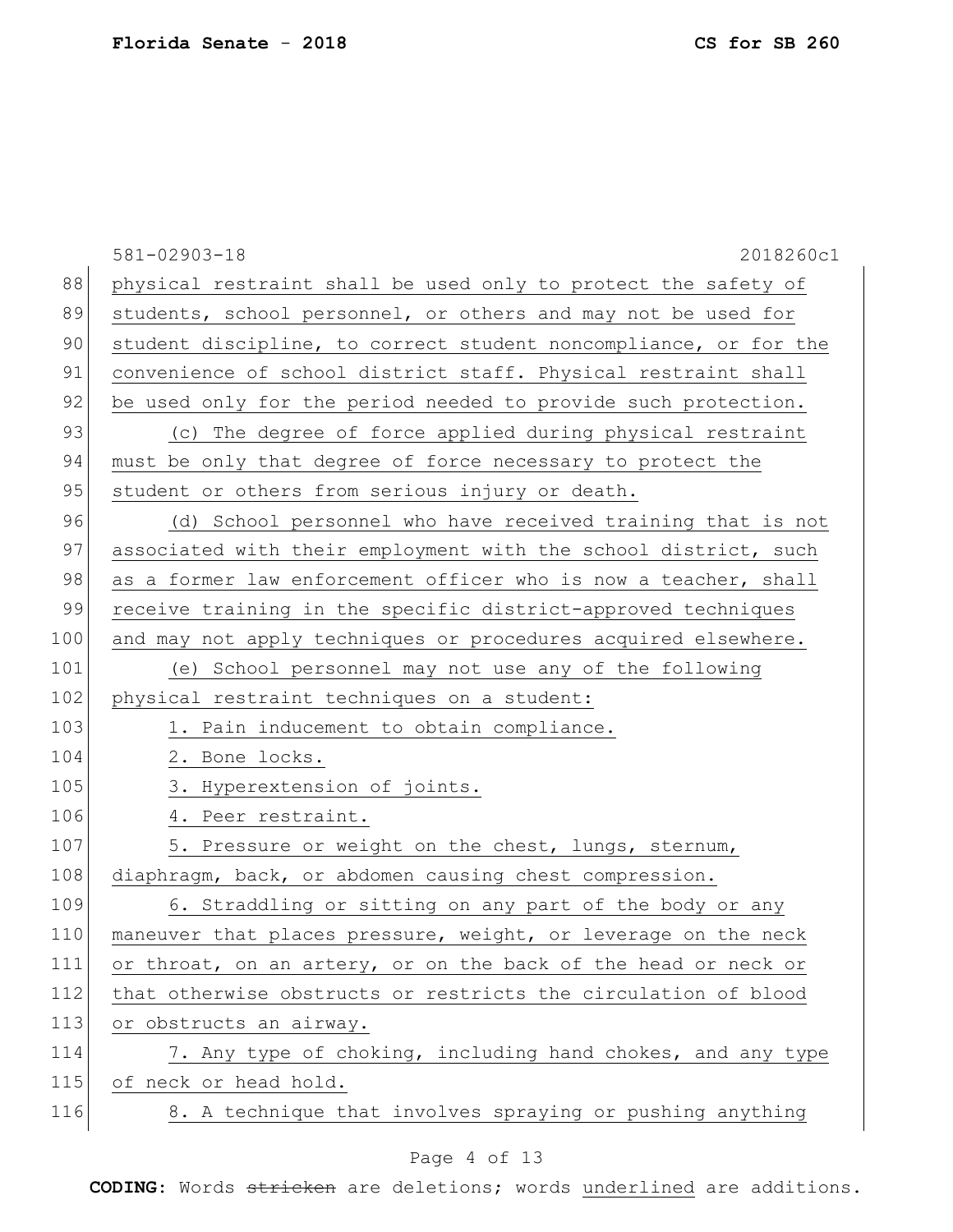|     | 2018260c1<br>$581 - 02903 - 18$                                  |
|-----|------------------------------------------------------------------|
| 117 | on or into the mouth, nose, eyes, or any part of the face or     |
| 118 | that involves covering the face or body with anything, including |
| 119 | soft objects such as pillows or washcloths.                      |
| 120 | 9. Any maneuver that involves punching, hitting, poking,         |
| 121 | pinching, or shoving.                                            |
| 122 | 10. Prone or supine restraint.                                   |
| 123 | (3) EXCLUSIONARY AND NONEXCLUSIONARY TIME.-                      |
| 124 | (a) School personnel may place a student in exclusionary or      |
| 125 | nonexclusionary time if all of the following conditions are met: |
| 126 | 1. The exclusionary or nonexclusionary time is part of a         |
| 127 | positive behavioral intervention plan developed for the student. |
| 128 | 2. There is documentation that the exclusionary or               |
| 129 | nonexclusionary time was preceded by the use of other positive   |
| 130 | behavioral supports that were not effective.                     |
| 131 | 3. The exclusionary or nonexclusionary time takes place in       |
| 132 | a classroom or in another environment where class educational    |
| 133 | activities are taking place.                                     |
| 134 | 4. The student is not physically prevented from leaving the      |
| 135 | exclusionary or nonexclusionary time area.                       |
| 136 | 5. The student is observed on a constant basis by an adult       |
| 137 | for the duration of the exclusionary or nonexclusionary time.    |
| 138 | 6. The exclusionary or nonexclusionary time area and             |
| 139 | process are free of any action that is likely to embarrass or    |
| 140 | humiliate the student.                                           |
| 141 | (b) Exclusionary or nonexclusionary time may not be used         |
| 142 | for a period that exceeds 1 minute for each year of a student's  |
| 143 | age or until the student is calm enough to return to his or her  |
| 144 | seat.                                                            |
| 145 | (c) Exclusionary or nonexclusionary time may not be used as      |
|     |                                                                  |

# Page 5 of 13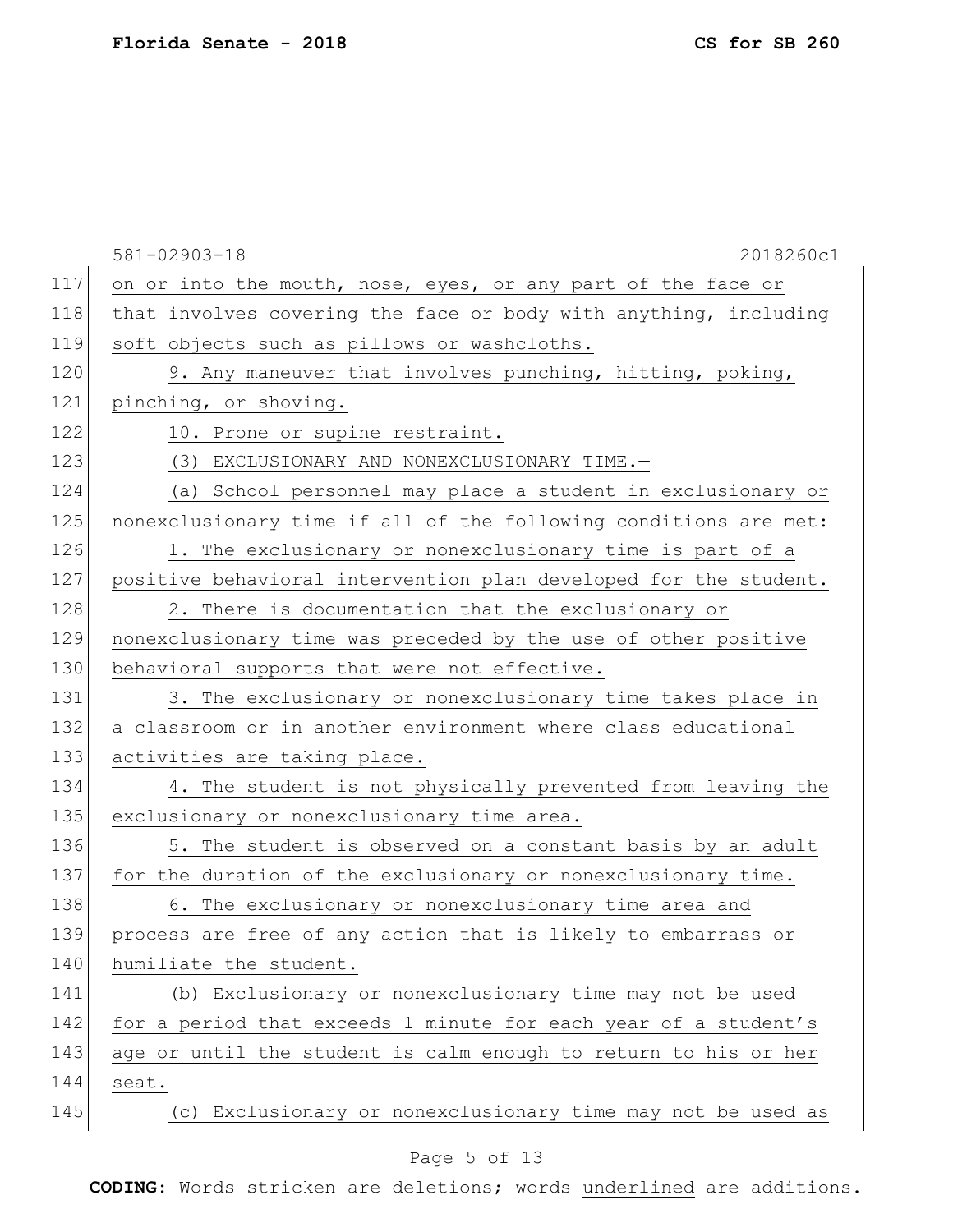|     | 581-02903-18<br>2018260c1                                        |
|-----|------------------------------------------------------------------|
| 146 | a punishment or negative consequence of a student's behavior.    |
| 147 | $(4)$ TRAINING.                                                  |
| 148 | (a) Each school district shall report its procedures for         |
| 149 | training in the use of restraint to the department by publishing |
| 150 | the procedures in the district's special policies and procedures |
| 151 | manual.                                                          |
| 152 | (b) Training in the use of restraint must include all of         |
| 153 | the following:                                                   |
| 154 | 1. Procedures for deescalating a problem behavior before         |
| 155 | the problem behavior increases to a level or intensity           |
| 156 | necessitating physical intervention.                             |
| 157 | 2. Information regarding the risks associated with               |
| 158 | restraint and procedures for assessing individual situations and |
| 159 | students in order to determine whether the use of restraint is   |
| 160 | appropriate and sufficiently safe.                               |
| 161 | 3. The actual use of specific techniques that range from         |
| 162 | the least to most restrictive, with ample opportunity for        |
| 163 | trainees to demonstrate proficiency in the use of such           |
| 164 | techniques.                                                      |
| 165 | 4. Techniques for implementing restraint with multiple           |
| 166 | staff members working as a team.                                 |
| 167 | 5. Techniques for assisting a student in reentering the          |
| 168 | instructional environment and reengaging in learning.            |
| 169 | 6. Instruction in the district's documentation and               |
| 170 | reporting requirements.                                          |
| 171 | 7. Procedures to identify and deal with possible medical         |
| 172 | emergencies arising during the use of restraint.                 |
| 173 | 8. Cardiopulmonary resuscitation.                                |
| 174 | (5) STUDENT-CENTERED FOLLOWUP. - If a student is restrained      |
|     |                                                                  |

# Page 6 of 13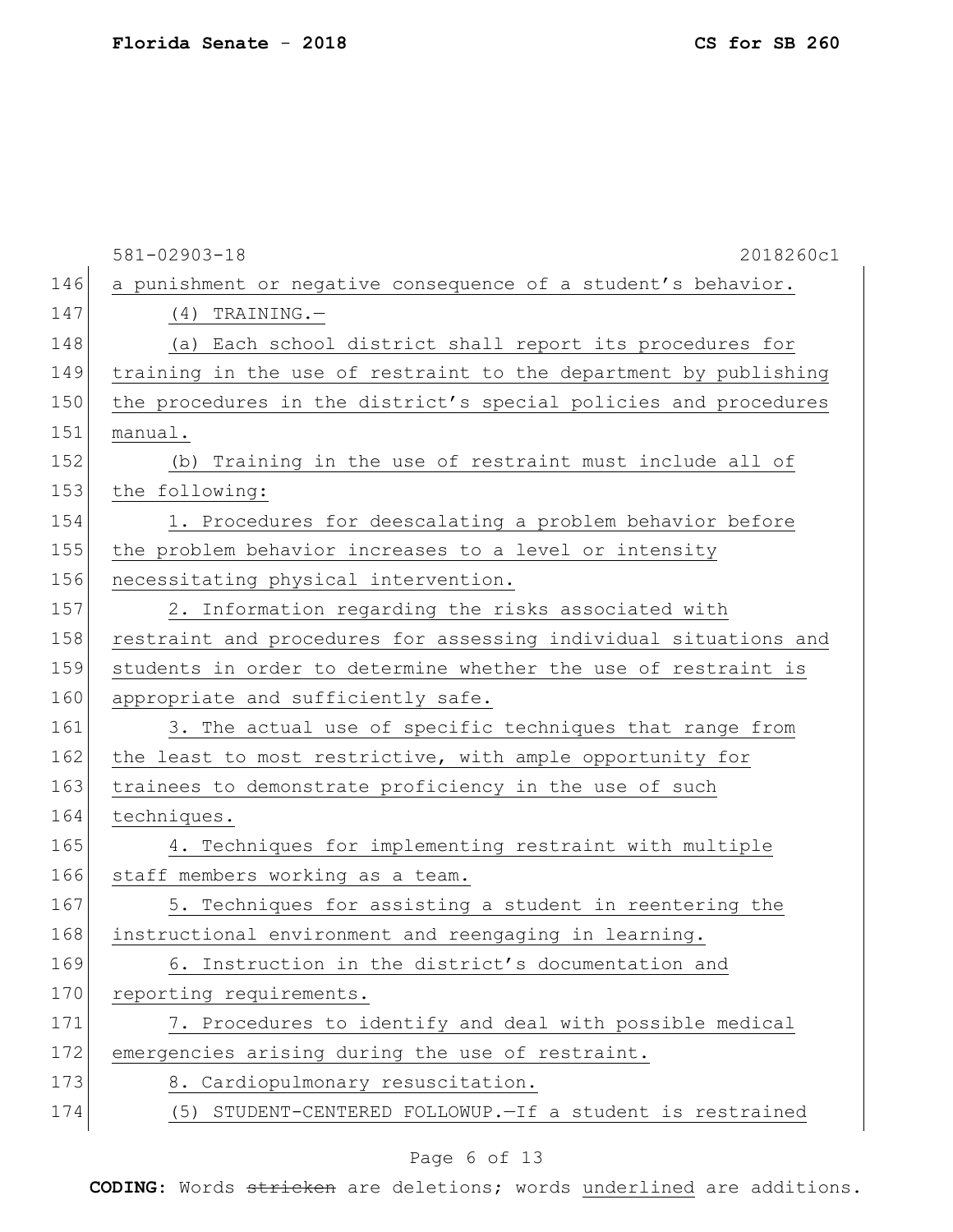|     | $581 - 02903 - 18$<br>2018260c1                                  |
|-----|------------------------------------------------------------------|
| 175 | more than twice during a semester, the school shall conduct a    |
| 176 | review of:                                                       |
| 177 | (a) The incidents in which restraint was used and an             |
| 178 | analysis of how future incidents may be avoided;                 |
| 179 | (b) The student's functional behavioral assessment and           |
| 180 | positive behavioral intervention plan by the school personnel    |
| 181 | and parent within two weeks before the end of the semester; and  |
| 182 | (c) The training provided to school personnel concerning         |
| 183 | the use of restraint.                                            |
| 184 | $(6)$ $(1)$ DOCUMENTATION AND REPORTING.                         |
| 185 | (a) At the beginning of each school year, a school district      |
| 186 | shall publicly post its policies on all emergency procedures,    |
| 187 | including its policies on the use of restraint.                  |
| 188 | (b) $(a)$ A school shall prepare an incident report within 24    |
| 189 | hours after a student is released from restraint or exclusionary |
| 190 | or nonexclusionary time seclusion. If the student's release      |
| 191 | occurs on a day before the school closes for the weekend, a      |
| 192 | holiday, or another reason, the incident report must be          |
| 193 | completed by the end of the school day on the day the school     |
| 194 | reopens.                                                         |
| 195 | $(c)$ $(b)$ The following must be included in the incident       |
| 196 | report:                                                          |
| 197 | 1. The name of the student restrained or placed in               |
| 198 | exclusionary or nonexclusionary time secluded.                   |
| 199 | 2. The age, grade, ethnicity, and disability of the student      |
| 200 | restrained or placed in exclusionary or nonexclusionary time     |
| 201 | secluded.                                                        |
| 202 | 3. The date and time of the event and the duration of the        |
| 203 | restraint or exclusionary or nonexclusionary time seclusion.     |
|     |                                                                  |

# Page 7 of 13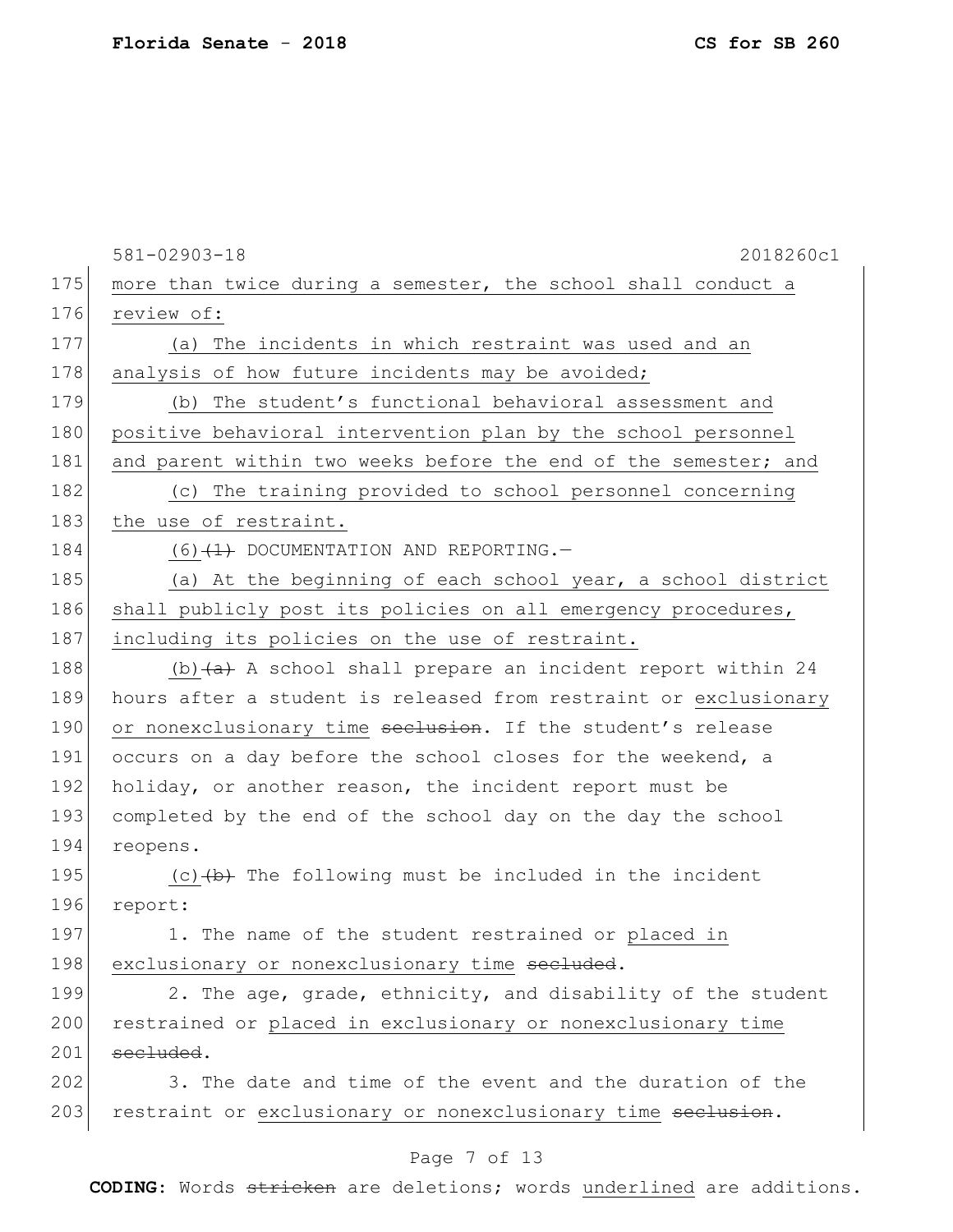|     | $581 - 02903 - 18$<br>2018260c1                                  |
|-----|------------------------------------------------------------------|
| 204 | 4. The location at which the restraint or exclusionary or        |
| 205 | nonexclusionary time seclusion occurred.                         |
| 206 |                                                                  |
|     | 5. If a restraint is used, a description of the type of          |
| 207 | restraint used in terms established by the department of         |
| 208 | Education.                                                       |
| 209 | 6. The name of the person using or assisting in the              |
| 210 | restraint of or imposition of exclusionary or nonexclusionary    |
| 211 | time on seclusion of the student and the date the person was     |
| 212 | last trained in the use of restraint on students.                |
| 213 | 7. The name of any nonstudent who was present to witness         |
| 214 | the restraint or exclusionary or nonexclusionary time seclusion. |
| 215 | 8. A description of the incident, including all of the           |
| 216 | following:                                                       |
| 217 | a. The context in which the restraint or exclusionary or         |
| 218 | nonexclusionary time seclusion occurred.                         |
| 219 | b. The student's behavior leading up to and precipitating        |
| 220 | the decision to use manual or physical restraint or exclusionary |
| 221 | or nonexclusionary time seclusion, including an indication as to |
| 222 | why there was an imminent risk of serious injury or death to the |
| 223 | student or others if a student was subject to restraint.         |
| 224 | c. The specific positive behavioral strategies used to           |
| 225 | prevent and deescalate the behavior.                             |
| 226 | d. What occurred with the student immediately after the          |
| 227 | termination of the restraint or exclusionary or nonexclusionary  |
| 228 | time seclusion.                                                  |
| 229 | e. Any injuries, visible marks, or possible medical              |
| 230 | emergencies that may have occurred during the restraint or       |
| 231 | exclusionary or nonexclusionary time seclusion, documented       |
| 232 | according to district policies.                                  |

# Page 8 of 13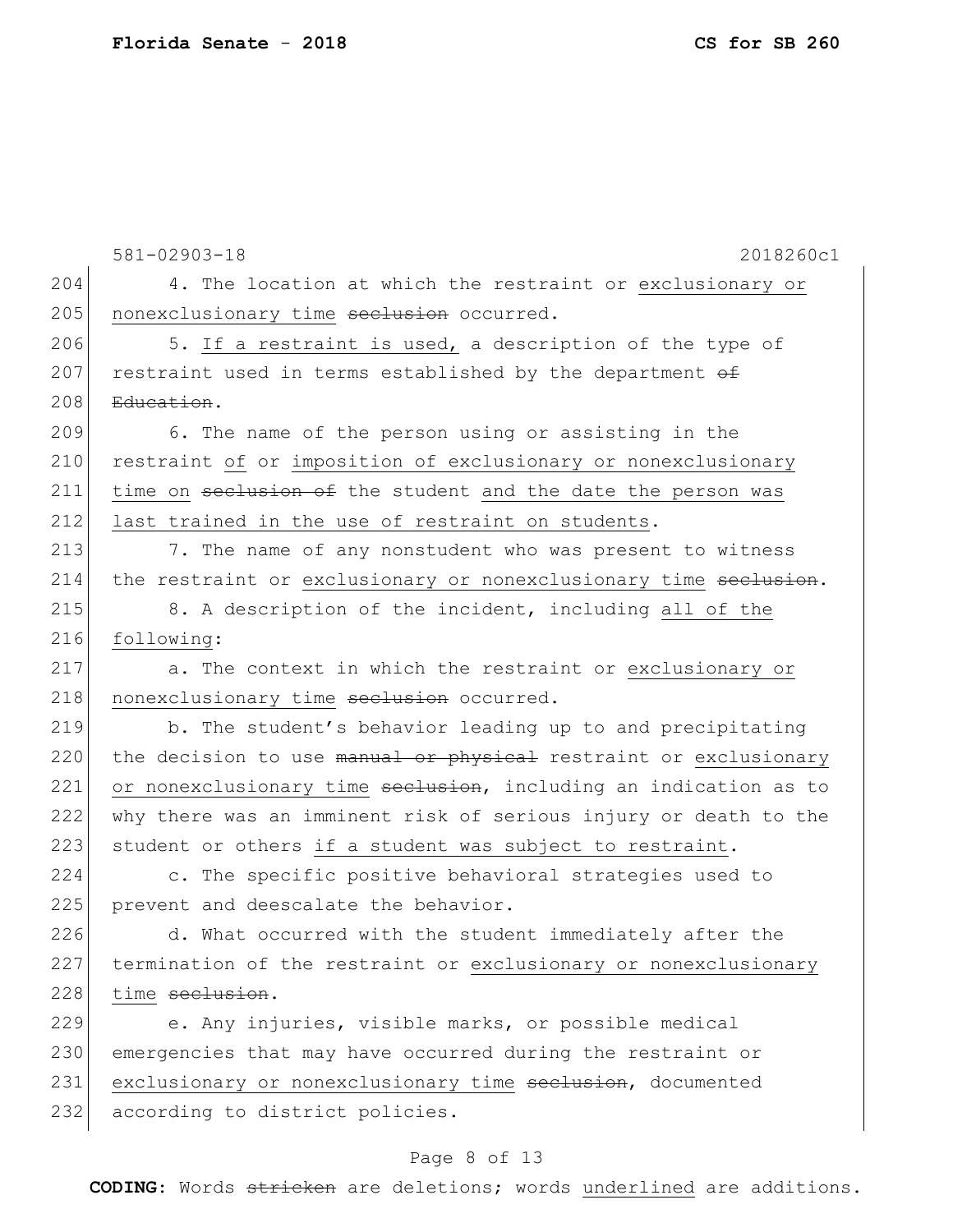581-02903-18 2018260c1 233 f. Evidence of steps taken to notify the student's parent 234 or quardian. 235 (d)  $\left( e \right)$  A school shall notify the parent or quardian of a 236 student each time manual or physical restraint or exclusionary 237 or nonexclusionary time seclusion is used. Such notification 238 must be in writing and provided before the end of the school day 239 on which the restraint or exclusionary or nonexclusionary time 240 seclusion occurs. Reasonable efforts must also be taken to 241 notify the parent or quardian by telephone or  $\overline{complete}$  e-mail, 242 or both, and these efforts must be documented. The school shall 243 obtain, and keep in its records, the parent's or guardian's 244 signed acknowledgment that he or she was notified of his or her 245 child's restraint or exclusionary or nonexclusionary time 246 seclusion.

247 (e)  $\left(\frac{d}{dt}\right)$  A school shall also provide the parent or quardian 248 with the completed incident report in writing by mail within 3 249 school days after a student was manually or physically 250 restrained or placed in exclusionary or nonexclusionary time 251 secluded. The school shall obtain, and keep in its records, the 252 parent's or quardian's signed acknowledgment that he or she 253 received a copy of the incident report.

 $254$  (7)<del>(2)</del> MONITORING.

255 (a) Monitoring of The use of manual or physical restraint 256 or exclusionary or nonexclusionary time seclusion on students 257 shall be monitored occur at the classroom, building, district, 258 and state levels.

259  $\vert$  (b) Any documentation prepared by a school pursuant to  $a\overline{s}$ 260 required in subsection (6)  $(1)$  shall be provided to the school 261 principal, the district director of Exceptional Student

#### Page 9 of 13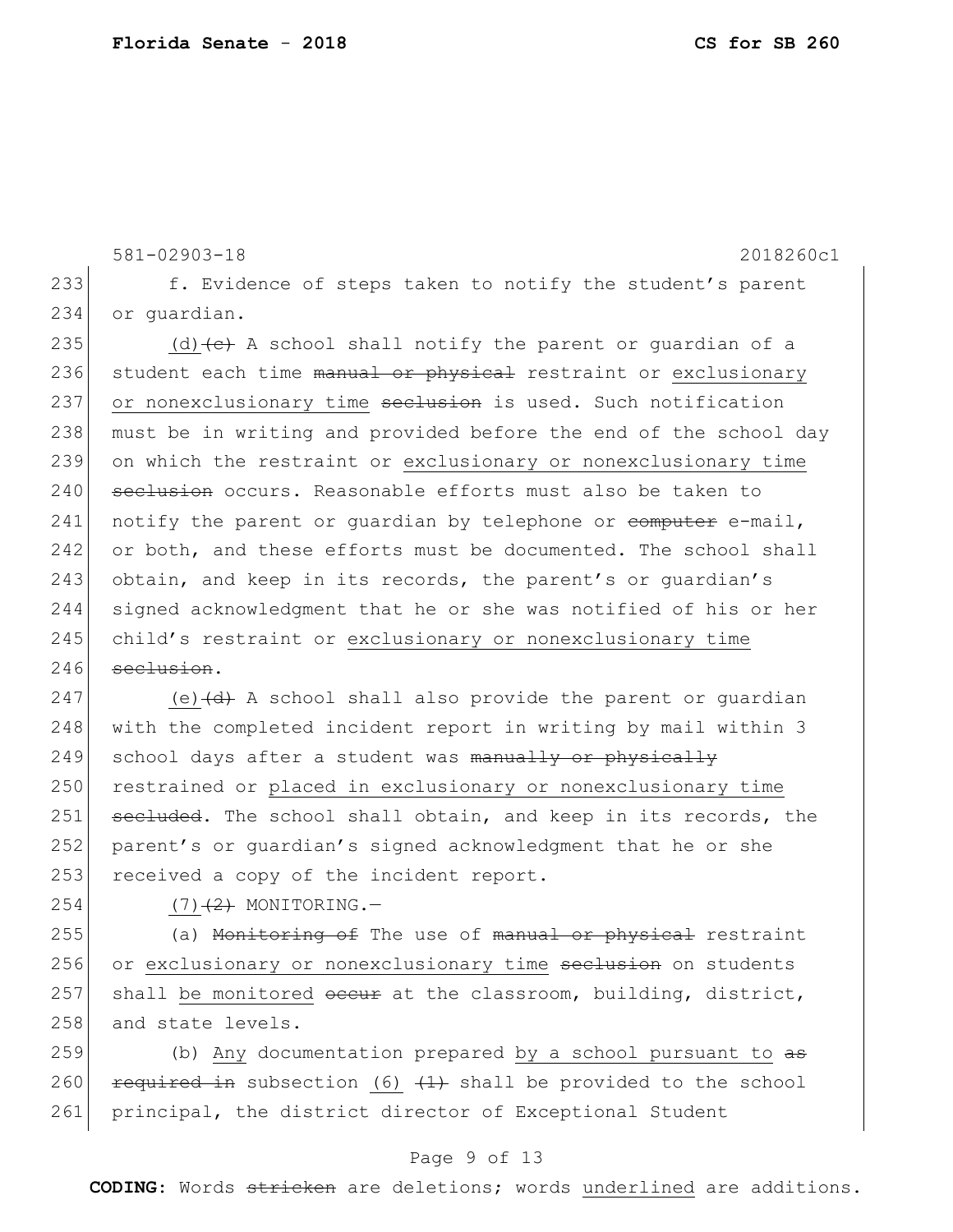|     | $581 - 02903 - 18$<br>2018260c1                                  |
|-----|------------------------------------------------------------------|
| 262 | Education, and the bureau chief of the Bureau of Exceptional     |
| 263 | Education and Student Services electronically each month that    |
| 264 | the school is in session. Redacted copies of such documentation  |
| 265 | must be updated monthly and made available to the public through |
| 266 | the department's website no later than October 1, 2018.          |
| 267 | (c) The department shall maintain aggregate data of              |
| 268 | incidents of manual or physical restraint or exclusionary or     |
| 269 | nonexclusionary time and seclusion and disaggregate the data for |
| 270 | analysis by county, school, student exceptionality, and other    |
| 271 | variables, including the type and method of restraint or         |
| 272 | exclusionary or nonexclusionary time seelusion used. This        |
| 273 | information must shall be updated monthly and made available to  |
| 274 | the public through the department's website beginning no later   |
| 275 | than October 1, 2018.                                            |
| 276 | (d) The department shall establish and provide to school         |
| 277 | districts standards for documenting, reporting, and monitoring   |
| 278 | the use of manual or physical restraint or mechanical restraint, |
| 279 | and occurrences of exclusionary or nonexclusionary time          |
| 280 | seclusion. These standards shall be provided to school districts |
| 281 | by October $1, 2011.$                                            |
| 282 | $(8)$ $(3)$ SCHOOL DISTRICT POLICIES AND PROCEDURES REGARDING    |
| 283 | RESTRAINT.-                                                      |
| 284 | (a) School districts shall develop policies and procedures       |
| 285 | that provide for the physical safety and security of all         |
| 286 | students and school personnel and which treat all students with  |
| 287 | respect and dignity in an environment that promotes a positive   |
| 288 | school culture and climate. Such Each school district shall      |
| 289 | develop policies and procedures must be that are consistent with |
| 290 | this section and must that govern the following:                 |

# Page 10 of 13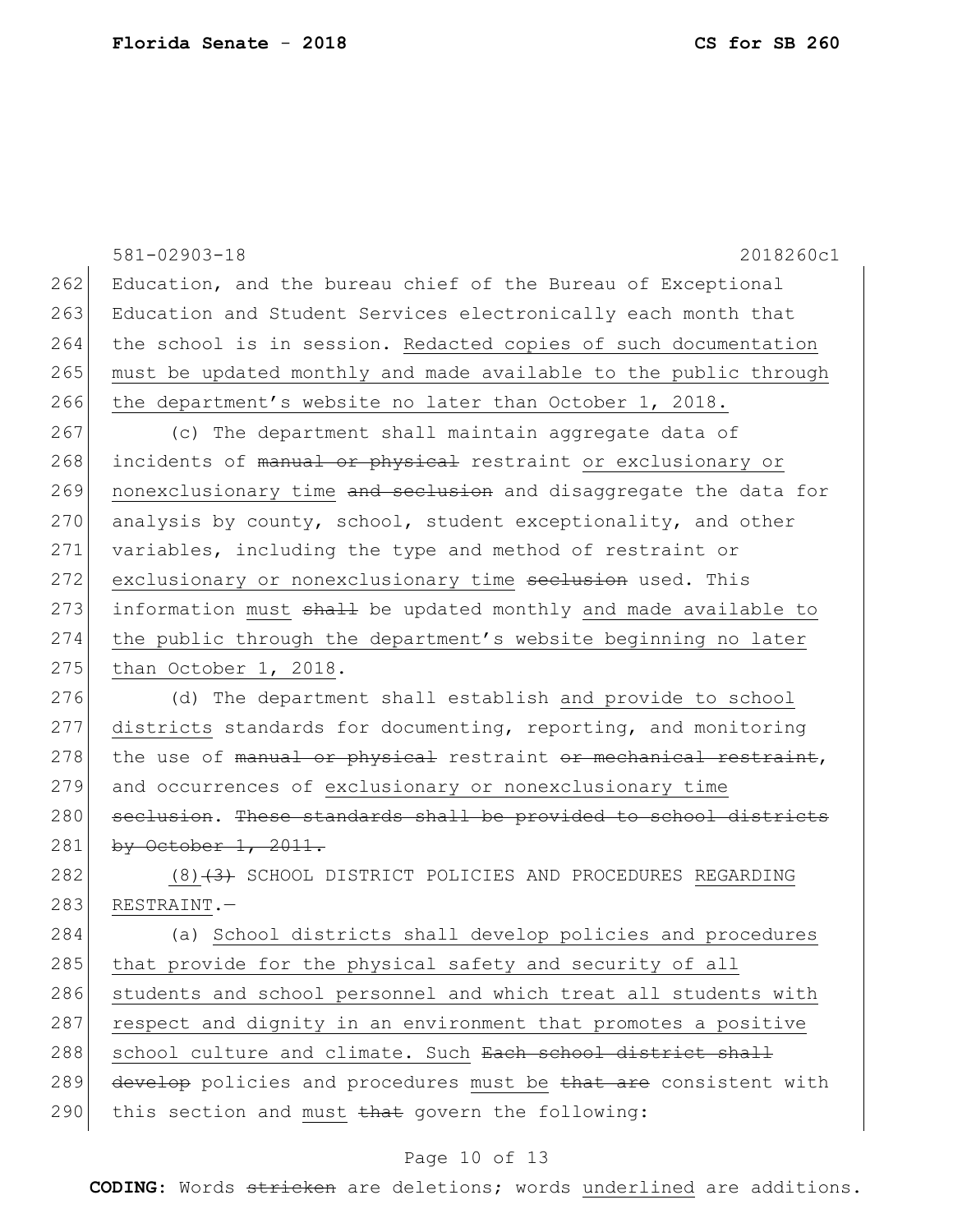|     | $581 - 02903 - 18$<br>2018260c1                                  |
|-----|------------------------------------------------------------------|
| 291 | 1. A description of escalating behavioral strategies that        |
| 292 | may be used.                                                     |
| 293 | 2. Allowable use of restraint on students.                       |
| 294 | 3. Training procedures.                                          |
| 295 | 4.1. Incident-reporting procedures.                              |
| 296 | 5.2. Data collection and monitoring, including when, where,      |
| 297 | and why students are restrained and or secluded; the frequency   |
| 298 | of occurrences of such restraint or seclusion; and the prone or  |
| 299 | mechanical restraint that is most used.                          |
| 300 | 6.3. Monitoring and reporting of data collected.                 |
| 301 | 7.4. Training programs and procedures relating to manual or      |
| 302 | physical restraint and seclusion.                                |
| 303 | 8.5. The district's plan for selecting personnel to be           |
| 304 | trained and the timeframe for completing such training pursuant  |
| 305 | to subsection (4).                                               |
| 306 | 9.6. The district's plan for reducing the use of restraint,      |
| 307 | and seclusion particularly in settings in which it occurs        |
| 308 | frequently or with students who are restrained repeatedly, and   |
| 309 | for reducing the use of prone restraint and mechanical           |
| 310 | restraint. The plan must include a goal for reducing the use of  |
| 311 | restraint and seclusion and must include activities, skills, and |
| 312 | resources needed to achieve that goal. Activities may include,   |
| 313 | but are not limited to, all of the following:                    |
| 314 | a. Additional training in positive behavioral support and        |
| 315 | crisis management. $\div$                                        |
| 316 | b. Parental involvement.;                                        |
| 317 | c. Data review.+                                                 |
| 318 | d. Updates of students' functional behavioral analysis and       |
| 319 | positive behavior intervention plans.+                           |
|     | Page 11 of 13                                                    |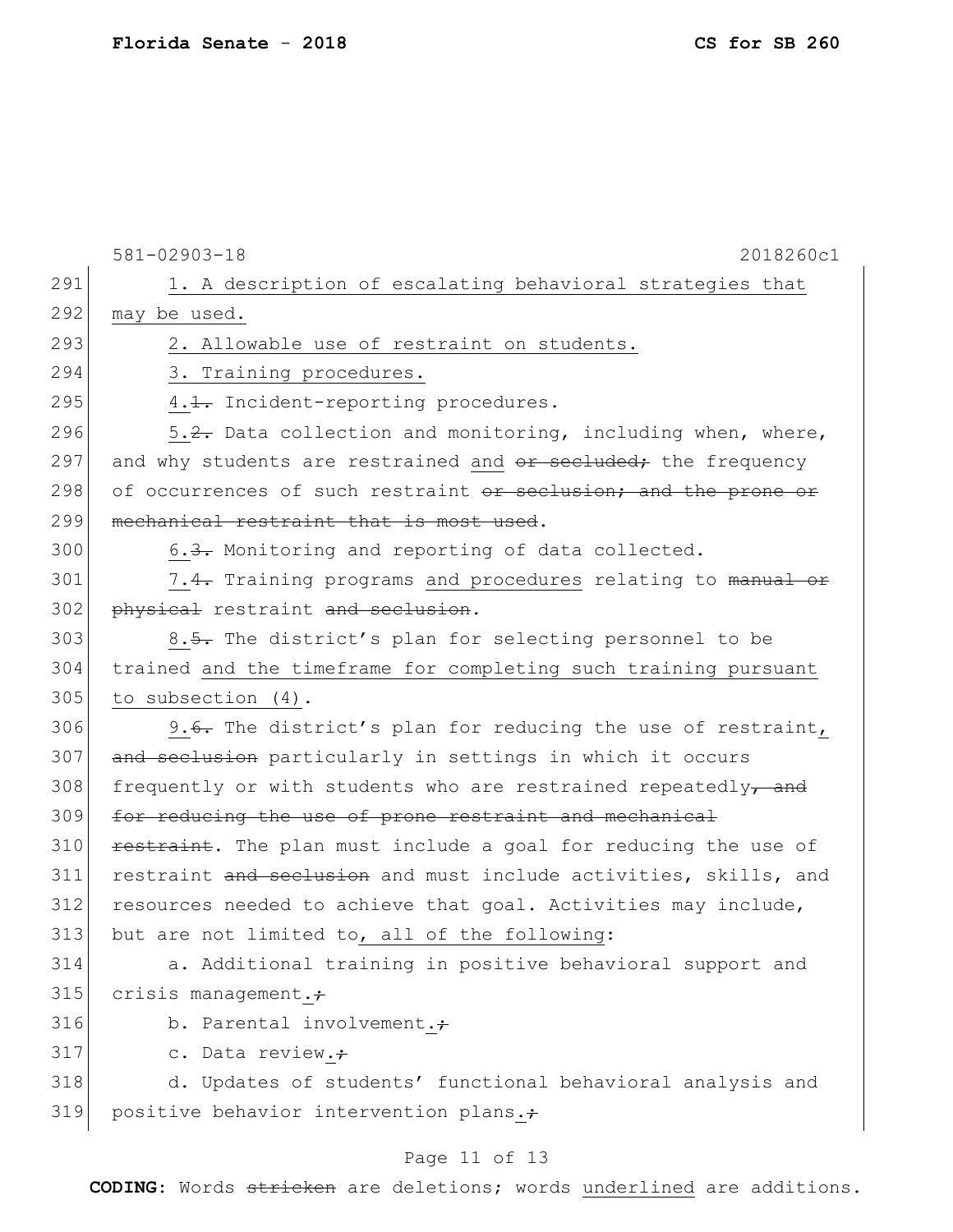|     | $581 - 02903 - 18$<br>2018260c1                                         |
|-----|-------------------------------------------------------------------------|
| 320 | e. Additional student evaluations.+                                     |
| 321 | f. Debriefing with staff.+                                              |
| 322 | g. Use of schoolwide positive behavior support.; and                    |
| 323 | h. Changes to the school environment.                                   |
| 324 | 10. Analysis of data to determine trends.                               |
| 325 | 11. Ongoing reduction of the use of restraint.                          |
| 326 | (b) Any revisions a school district makes to its to the                 |
| 327 | district's policies and procedures, which must be prepared as           |
| 328 | part of the school district's its special policies and                  |
| 329 | procedures, must be filed with the bureau chief of the Bureau of        |
| 330 | Exceptional Education and Student Services no later than January        |
| 331 | 31, 2012.                                                               |
| 332 | $(9)$ (4) PROHIBITED RESTRAINT. School personnel may not use a          |
| 333 | mechanical restraint or a manual or physical restraint that             |
| 334 | restricts a student's breathing.                                        |
| 335 | $(10)$ $(5)$ SECLUSION.-School personnel may not place a student        |
| 336 | in seclusion <del>close, lock, or physically block a student in a</del> |
| 337 | room that is unlit and does not meet the rules of the State Fire        |
| 338 | Marshal for seclusion time-out rooms.                                   |
| 339 | Section 2. Subsections (1) and (2) of section $1012.582$ ,              |
| 340 | Florida Statutes, are amended to read:                                  |
| 341 | 1012.582 Continuing education and inservice training for                |
| 342 | teaching students with developmental and emotional or behavioral        |
| 343 | $disabilities. -$                                                       |
| 344 | (1) The Commissioner of Education shall develop                         |
| 345 | recommendations to incorporate instruction regarding autism             |
| 346 | spectrum disorder, Down syndrome, and other developmental               |
| 347 | disabilities, and emotional or behavioral disabilities into             |
| 348 | continuing education or inservice training requirements for             |
|     | Page 12 of 13                                                           |

**CODING**: Words stricken are deletions; words underlined are additions.